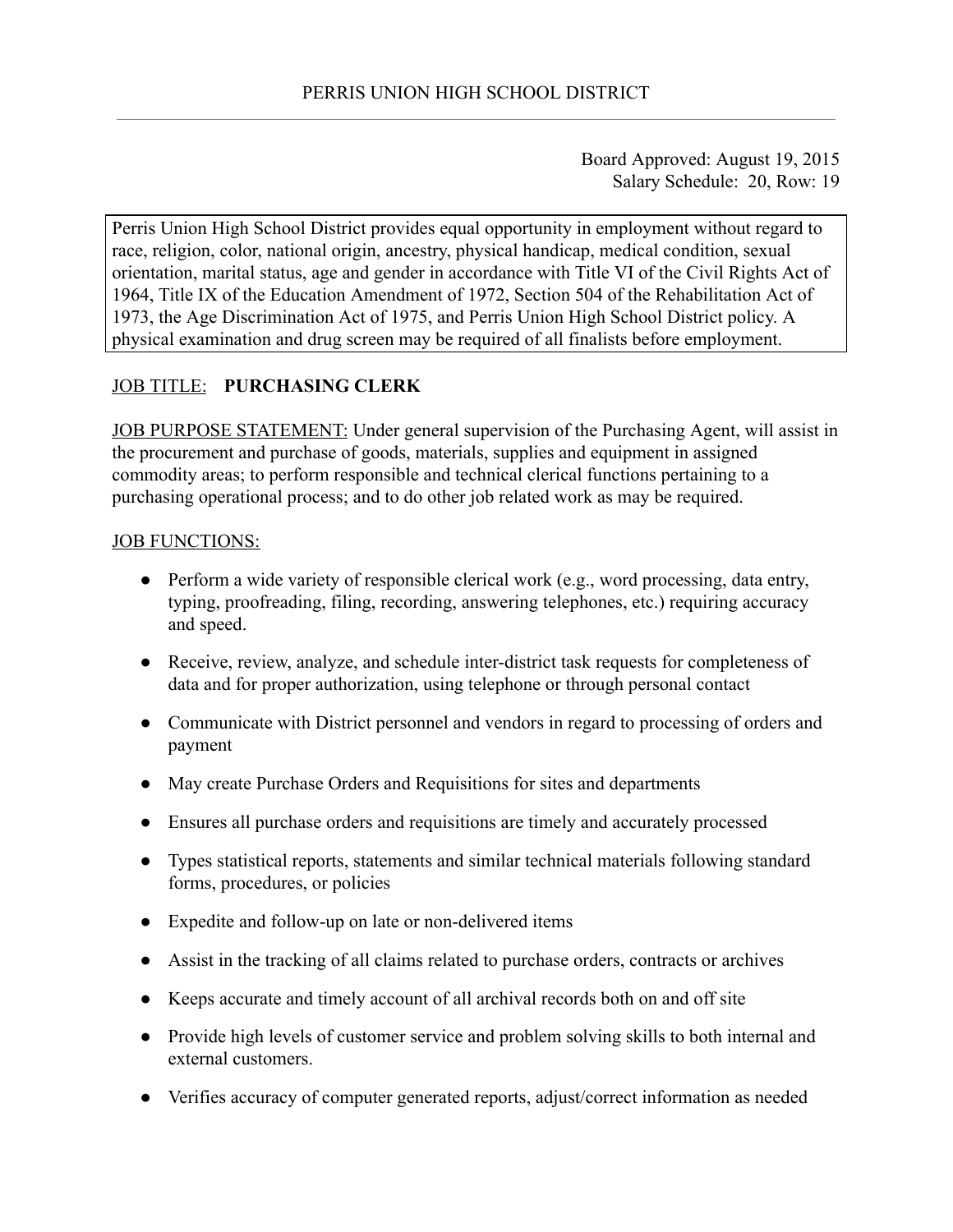## JOB TITLE: **PURCHASING CLERK** Page 2

#### JOB FUNCTIONS continued:

- Ability to use various district financial system software and other vendor software systems
- Assist the Business Department with the annual audit
- Arrange the return or exchange of damaged or defective goods
- Provide information on product source and availability
- Resolve incorrect shipments and overdue orders
- May assist accounting in verifying account codes and resolving problems with invoices for items purchased
- Provide information pertaining to purchase procedures, operational guidelines, District policies and regulations to District staff and administration
- Monitor and update the District's non-capital asset inventory
- Create and submit budget transfers and maintenance work orders
- Create, maintain, and provide task list for Delivery Driver on a daily basis
- Obtain quotes and proposals for goods and services for school sites and departments
- Reconcile and prepare various invoices for payment
- Monitor supply levels and determine when to reorder to maintain proper inventory levels
- May provide mail and delivery services.
- May assist with bid preparation, openings, and contracts
- Obtain and provide financial data for County Office and District departments as assigned
- Assist in formal and informal training to other employees regarding purchasing procedures and systems.
- Ability to achieve proficiency with SACS funding
- General knowledge of Education Code, Government Code, Public Contract Code, and Board Policy
- Establish and maintain a variety of record keeping systems and to prepare a variety of reports.
- Participate in District in-service training as required
- Perform other job related duties as assigned

### PHYSICAL ABILITIES:

• Physical ability to read handwritten or typed documents, and the display screen of various office equipment and machines